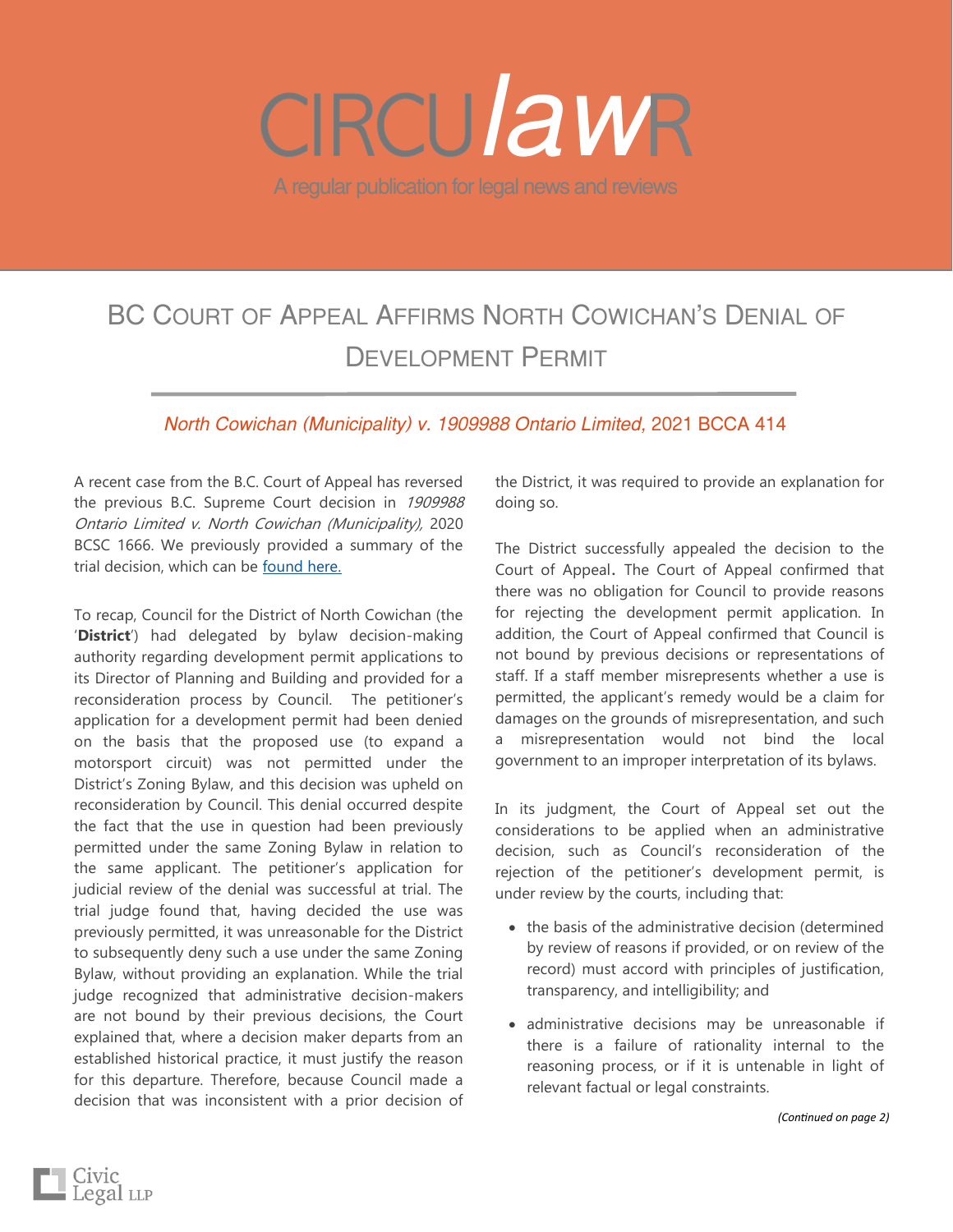

In this case, the B.C. Court of Appeal held that the decision made by Council was not, in fact, a departure from established internal authority. Prior to the subject decision by Council, two different staff members had dealt with two development permits and reached opposite conclusions on whether the proposed use complied with the District's Zoning Bylaw. The Court of Appeal emphasized that it is important to consider the context in which deviation from past practice occurs. In the circumstances of this case, only one inconsistent decision had been made which, according to the Court of Appeal, was not a situation where a practice had been consistently applied to development permit applications over time. Therefore, it was held that Council's decisionmaking on the reconsideration of the second staff member's decision to deny the development permit application was not constrained by the first staff member's previous inconsistent decision.

Consequently, since no reasons had been provided by Council (and reasons were not required), and the rationale for the departure from the first staff decision could not be ascertained from the record, the Court of Appeal considered whether Council's interpretation of its Zoning Bylaw (i.e. that the proposed use was not permitted under the District's Zoning Bylaw) was unreasonable.

The Court of Appeal summarized the factors to be considered when interpreting enactments such as local government bylaws, which we suggest should be applied by administrative decision makers, such as the District Council in this case, as well as by Courts on judicial review. Such factors include a consideration of the meaning of the words of the provision in light of the context, the scheme and the object of the bylaw, as well as the intent of the legislator (i.e. in the context of a local government bylaw, the Council or Board who adopted the bylaw). Local government bylaws are to be interpreted in a broad and purposive way, in accordance with municipal purposes.

the general restrictive provision in the District's Zoning Bylaw that no lands in any zone shall be used for any use except one which is provided in the bylaw as expressly permitted for that zone. The Court of Appeal stated that this showed an intention to promote certainty, and that if a proposed use does not readily fit within the express permitted uses, then the intention is for those uses to not be permitted. In addition, the District's Zoning Bylaw listed more specific permitted land uses within each classification. As a result, the Court of Appeal concluded that it was open for Council's interpretation of its bylaw to be narrowed and coloured by these expressly permitted land uses. Further, the Court of Appeal observed that there was overlap between the two classifications in issue, industrial use and service industry use, and suggested that this is indicative of an intention for a distinction between the two classifications.

Taking into account all of these factors, the Court of Appeal held that because the permit application described the proposed use as primarily recreational, which was not an expressly permitted use under the District's Zoning Bylaw, it was open for Council to conclude that the proposed use was not permitted under either the industrial or service permitted uses.

Overall, this case is a good reminder of the factors to be considered by administrative decision-makers. It is important to note that the Court of Appeal did not disagree with the trial judge that, if administrative decisions are made that deviate from internal policy or longstanding practices, the decision makers will be required to justify the deviation. However, the Court of Appeal clarified that one prior inconsistent decision alone may not establish such an internal policy or longstanding practice. In addition, the justification does not need to be established through the issuance of reasons, if the provision of reasons is not otherwise required, as it may be determined from the record.

In this case, the Court of Appeal took into consideration